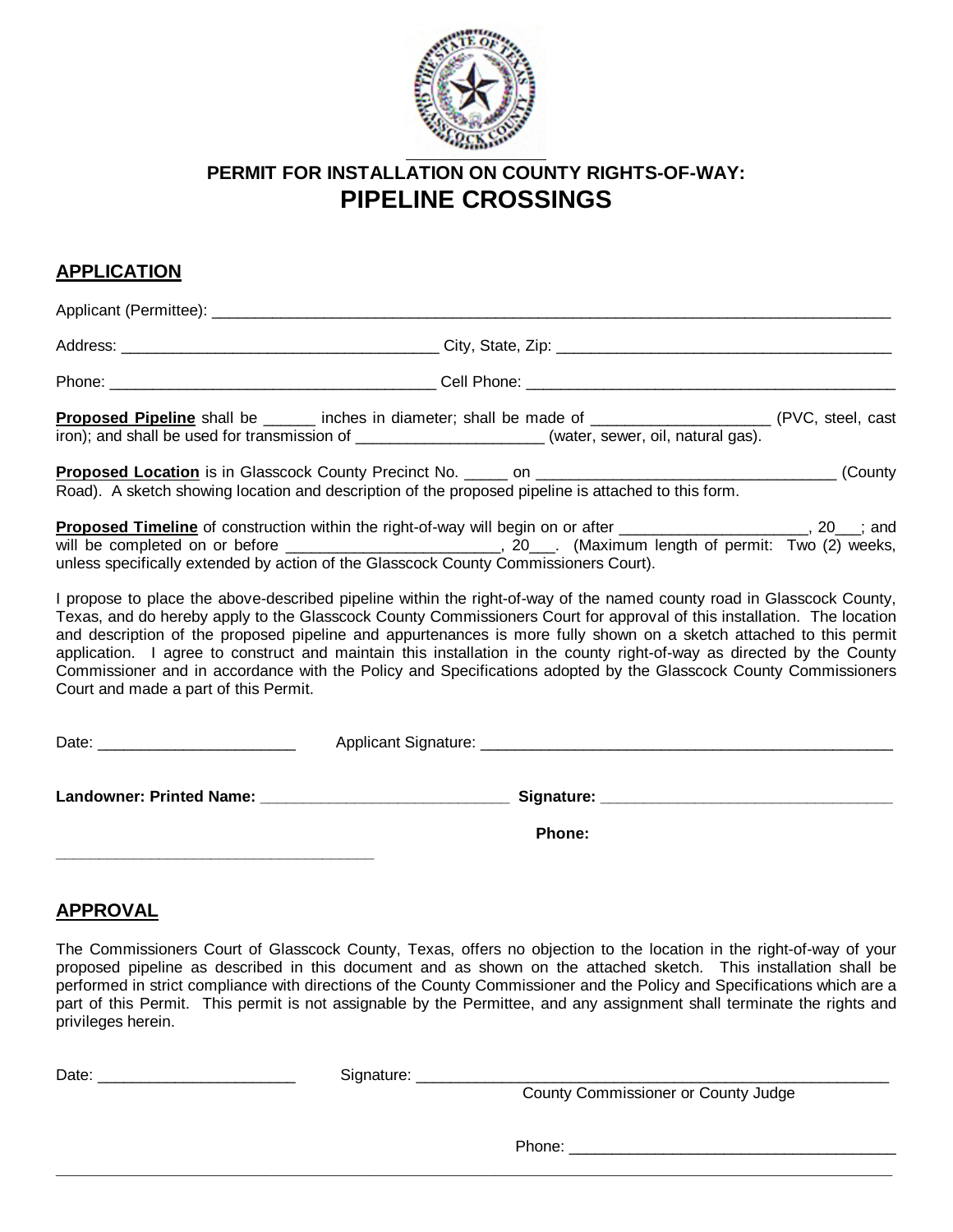## **POLICY FOR INSTALLATION ON COUNTY RIGHTS-OF-WAY: PIPELINE CROSSINGS**

**Permit Applications:** No pipeline shall be installed, constructed, rebuilt, relocated, enlarged or otherwise modified within the right-of-way of any Glasscock County road without a duly executed permit from Glasscock County. Applications for permits shall be submitted to the County Commissioner of the Precinct in which the proposed pipeline is located or the County Judge; and shall be submitted by the owner of the pipeline (or the authorized representative of the owner), who shall represent all parties involved. Pipelines may only be placed in Glasscock County rights-of-ways in such a manner as to cross the county road (as close as possible to perpendicular to the roadway). Any proposed installation of a pipeline parallel to the roadway must be expressly approved by action of the Glasscock County Commissioners Court.

**Rights & Obligations:** It is expressly understood that Glasscock County does not purport to grant any right, claim, title or easement in this right-of-way; and it is further understood that Glasscock County may require the Permittee, at the Permittee's expense, to lower or relocate this line, subject to provisions of governing laws, by giving thirty (30) days written notice.

**Specifications & Requirements:** All work within the right-of-way shall be performed in accordance with this Policy and Specifications and with the County Commissioner's instructions. The installation shall not damage any part of the roadway and adequate provisions must be made to cause minimum inconvenience to traffic and adjacent property owners. Upon the completion of any such construction, installation, removal or lowering, Permittee shall replace and restore all fences relocated or removed during the construction period to the satisfaction of the County Commissioner. Permittee must keep all equipment off of the right-of way prior to, during and post construction.

**Inspection & Maintenance:** Glasscock County reserves the right to inspect pipeline crossing installations at the time of construction and at all times thereafter, and to require such changes, maintenance, and repairs as may at any time be considered necessary to provide protection of life and property within the county right-of-way. The cost of changes, maintenance and repairs of pipelines and other appurtenances on the right-of-way will be the responsibility of the Permittee. In the event a Permittee fails to make corrective measures as directed, Glasscock County may perform the necessary work and hold the Permittee financially responsible.

**Signs:** The Permittee shall not erect any signs (fixed or movable) on, or extending over, any portion of the county road right-of-way.

**Liability & Hold Harmless:** The Permittee shall be liable for any and all damages to the personal and real property of Glasscock County and to any third person or persons by reason of these operations in installing, repairing, maintaining, using or removing from the right-of-way the above-mentioned pipeline, whether caused by the Permittee's negligence or otherwise. Permittee further agrees to indemnify and hold harmless Glasscock County and its duly appointed agents and employees against any action (including expenditures of defending any suit) for personal injury or property damage sustained during any actions associated with this permit.

**Non-Exclusivity:** The rights and privileges granted herein are non-exclusive and Glasscock County reserves the right to convey similar rights and privileges to such other persons as it may deem proper.

**Temporary Lines:** No temporary lines may be placed in or across county rights-of-ways unless expressly approved by action of the Glasscock County Commissioners Court.

**Notification:** The County Commissioner shall be notified forty-eight (48) hours prior to start of any work within the county right-of-way.

#### **SPECIFICATIONS FOR INSTALLATION ON COUNTY RIGHTS-OF-WAY: PIPELINE CROSSINGS**

1. All pipeline installations under the roadbed of a county road within the county right-of-way shall be placed by boring. Where rightof-way widths permit, boring shall extend for a minimum distance of 10 feet from either edge of the roadway surface. Bore pits shall be located a minimum of 10 feet away from the edge of the roadway. Over-cutting in excess of one (1) inch shall be remedied by pressure grouting the entire length of the installation.

2. All pipelines placed in the right-of-way (whether bored or open cut) shall have a minimum cover of 36 inches.

3. All pipelines carrying pressured gas or liquid fuel contents shall be enclosed in satisfactory encasement extending from right-ofway line to right-of-way line, with vents provided at the ends of the encasement.

4. Any poles, pedestals, vent pipes or other similar appurtenances which must be placed within the right-of-way, shall be placed within eighteen (18) inches of the right-of-way line.

5. When boring is considered impracticable, the Commissioners Court may consider a variance request to these specifications and grant permission to open cut and backfill a specific installation. In this case, the following conditions shall govern:

- a. All backfilling of dirt and/or caliche base, within the entire roadway width, shall be done at optimum moisture, in six (6) inch lifts and compacted sufficiently to obtain 95% Standard Proctor Density. Density tests from a reliable laboratory shall be furnished as required by the County Commissioner.
- b. In lieu of compacted backfill described above, the open-cut ditch, within the entire roadway width, may be backfilled with cement stabilized caliche base: caliche base material must be approved by the County Commissioner; and base material shall be mixed and batched (with transit mix equipment) with 2 sacks of cement per cubic yard of mix; and shall have a maximum slump of six (6) inches.
- c. All cuts, backfill, base replacement and re-surfacing are to be performed in a neat and workmanlike manner and shall conform to all directions of the County Commissioner.

6. Pavement or roadway damaged by any of the operations associated with this installation shall be repaired as directed by and to the satisfaction of the County Commissioner.

7. Necessary traffic control devices, including barricades, cones and warning signs (and when necessary, flagmen) shall be provided by the Permittee and used as required to warn the driving public and to provide protection to the workers. All traffic control shall be designed, installed, operated and maintained in accordance with the latest revised edition of the *Texas Manual on Uniform Traffic Control Devices*. The roadway shall be open to traffic at all times, unless the Permittee is specifically authorized by the County